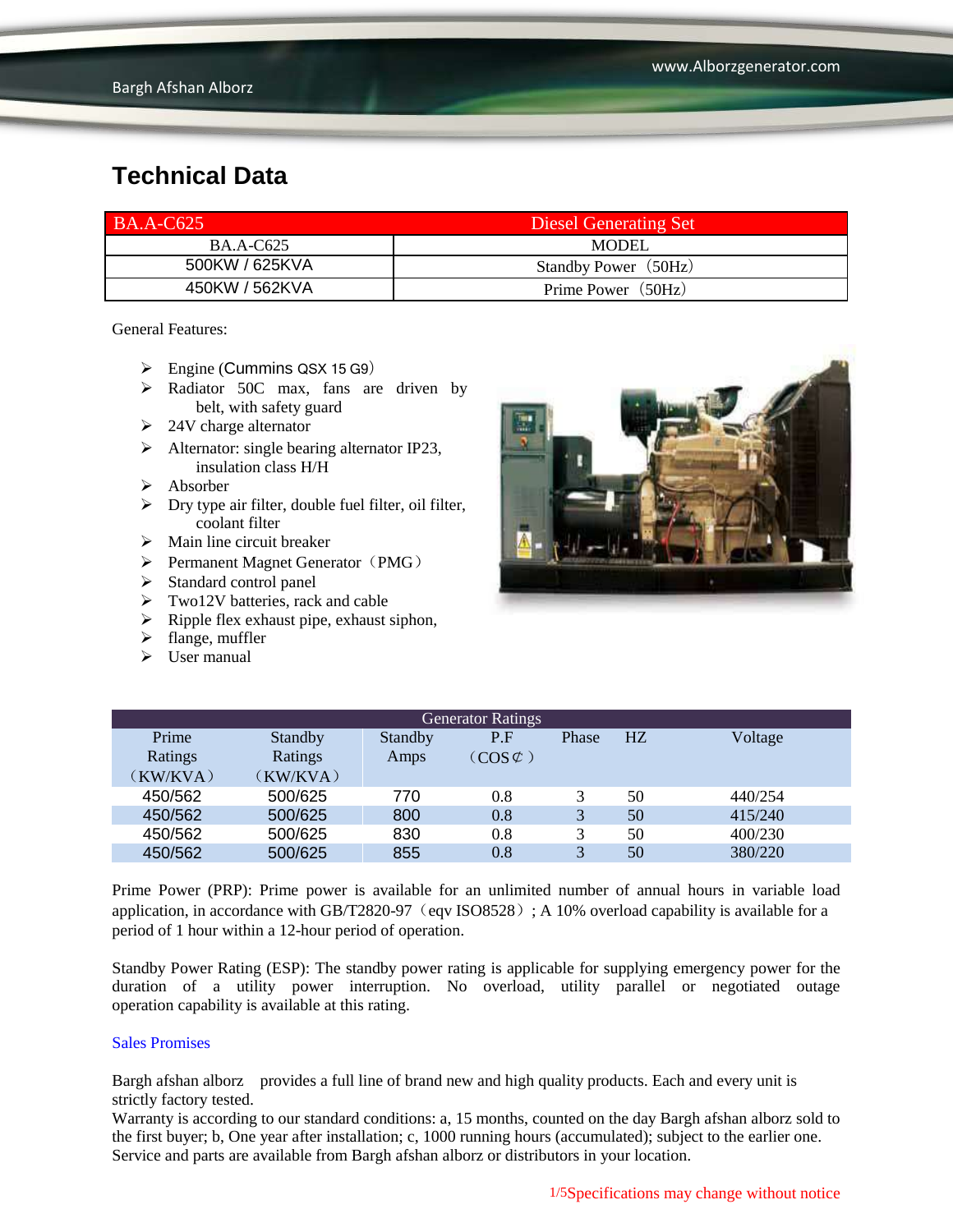| <b>BA.A-C456</b>                 | <b>Diesel Generating Set</b>                |
|----------------------------------|---------------------------------------------|
|                                  | <b>ENGINE DATA</b>                          |
| Manufacturer / Model:            | Cummins QSX 15 G9, 6-cycle                  |
| Air Intake System:               | Turbo Charged and Search Refrigerated       |
| Fuel System:                     | Electronic                                  |
| <b>Cylinder Arrangement:</b>     | 24 V type                                   |
| Displacement:                    | 15L                                         |
| Bore and Stroke:                 | $137*169$ (mm)                              |
| <b>Compression Ratio:</b>        | 17:1                                        |
| Rated RPM:                       | 1800rpm                                     |
| Max. Standby Power at Rated RPM: | 500KW/680HP                                 |
| Governor Type:                   | RSV Mechanical(Std) / Electronic (Optional) |
|                                  | <b>Exhaust System</b>                       |
| <b>Exhaust Gas Flow:</b>         | 113m <sub>3</sub> /min                      |
| <b>Exhaust Temperature:</b>      | 503°C                                       |
| <b>Max Back Pressure:</b>        | 10kPa                                       |
|                                  | Air Intake System                           |
| Air Flow:                        | 44m <sub>3</sub> /min                       |
|                                  | <b>Fuel System</b>                          |
| 100% (Prime Power) Load:         | L/h<br>117                                  |
| 75% (Prime Power) Load:          | 90<br>L/h                                   |
| 50% (Prime Power) Load::         | L/h<br>63.60                                |
|                                  | Oil System                                  |
| Total Oil Capacity:              | 120L                                        |
| Oil Consumption:                 | ≤4g/kwh                                     |
| Engine Oil Tank Capacity:        | 91L                                         |
| Oil Pressure at Rated RPM:       | 400kPa                                      |
|                                  | Cooling System                              |
| <b>Total Coolant Capacity:</b>   | 94L                                         |
| Thermostat:                      | 82-95°C                                     |
| Max Water Temperature:           | 104°C                                       |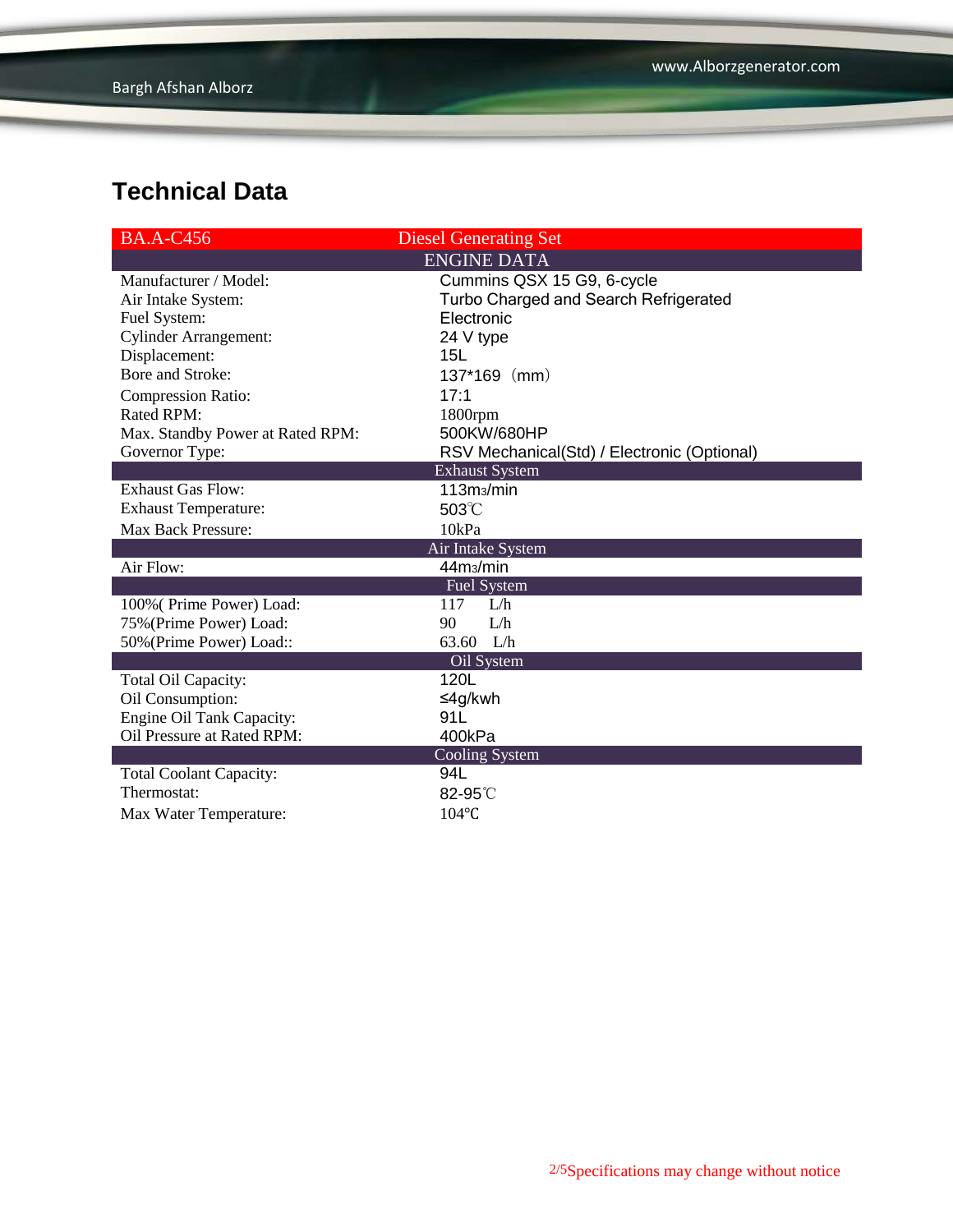| <b>BA.A-C625</b>                              | <b>Diesel Generating Set</b>                                                               |  |  |  |
|-----------------------------------------------|--------------------------------------------------------------------------------------------|--|--|--|
| <b>ALTERNATOR SPECIFICATION</b>               |                                                                                            |  |  |  |
|                                               | <b>GENERAL DATA</b>                                                                        |  |  |  |
|                                               | Compliance with GB755, BS5000, VDE0530, NEMAMG1-22, IED34-1, CSA22.2 and AS1359 standards. |  |  |  |
| <b>Alternator Data</b>                        |                                                                                            |  |  |  |
| Number of Phase:                              | 3                                                                                          |  |  |  |
| Connecting Type:                              | 3 Phase and 4 Wires, "Y" type connecting                                                   |  |  |  |
| Number of Bearing:                            | 1                                                                                          |  |  |  |
| <b>Power Factor:</b>                          | 0.8                                                                                        |  |  |  |
| Protection Grade:                             | IP23                                                                                       |  |  |  |
| Altitude:                                     | $\leq$ 1000m                                                                               |  |  |  |
| <b>Exciter Type:</b>                          | Brushless, self-exciting                                                                   |  |  |  |
| Insulation Class, Temperature Rise:           | H/H                                                                                        |  |  |  |
| Telephone Influence Factor (TIF):             | $50$                                                                                       |  |  |  |
| THF:                                          | $<$ 2%                                                                                     |  |  |  |
| Voltage Regulation, Steady State:             | $\leq \pm 1\%$                                                                             |  |  |  |
| <b>Alternator Capacity:</b>                   | 625KVA                                                                                     |  |  |  |
| <b>Alternator Efficiencies:</b>               | 86.2%                                                                                      |  |  |  |
| Air Cooling Flow:                             |                                                                                            |  |  |  |
|                                               | <b>GENERATING SET DATA</b>                                                                 |  |  |  |
| <b>Voltage Regulation:</b>                    | $\geq \pm 5\%$                                                                             |  |  |  |
| Voltage Regulation, Stead State:              | $\leq \pm 1\%$                                                                             |  |  |  |
| Sudden Voltage Warp (100% Sudden Reduce):     | $\leq +25\%$                                                                               |  |  |  |
| Sudden Voltage Warp (Sudden Increase):        | $\leq$ -20%                                                                                |  |  |  |
| Voltage Stable Time (100% Sudden Reduce):     | $\leq 6S$                                                                                  |  |  |  |
| Voltage Stable Time (Sudden Increase)         | $\leq 6S$                                                                                  |  |  |  |
| Frequency Regulation, Stead State:            | $\leq 5\%$                                                                                 |  |  |  |
| Frequency Waving:                             | ≤ $0.5%$                                                                                   |  |  |  |
| Sudden Frequency Warp (100% Sudden Reduce):   | $\leq +12\%$                                                                               |  |  |  |
| Sudden Frequency Warp (Sudden Increase):      | $\leq$ -10%                                                                                |  |  |  |
| Frequency Recovery Time (100% Sudden Reduce): | $\leq$ 5S                                                                                  |  |  |  |
| Frequency Recovery Time (Sudden Increase):    | $\leq$ 5S                                                                                  |  |  |  |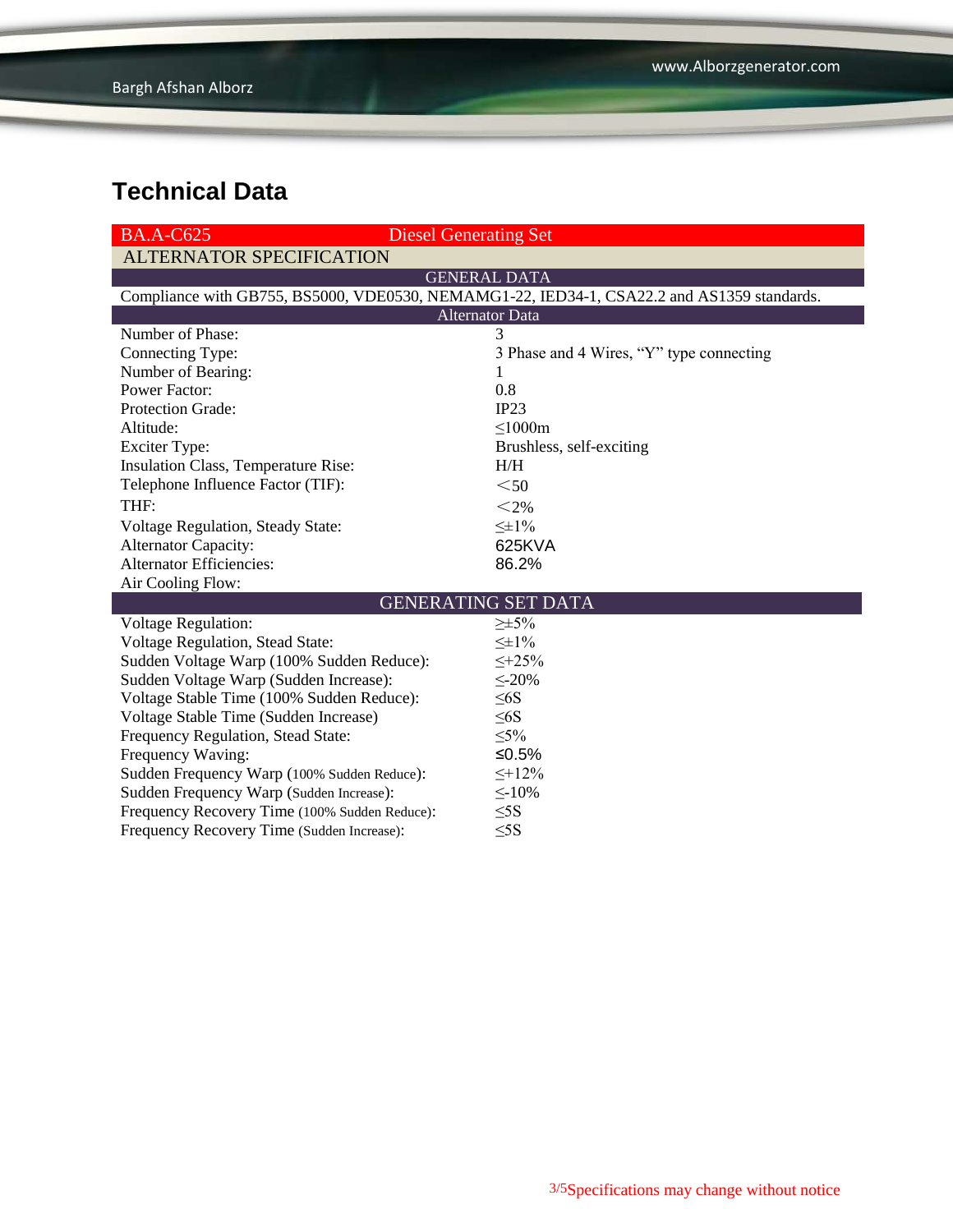| <b>BA.A-C625</b>              | <b>Diesel Generating Set</b> |                                   |
|-------------------------------|------------------------------|-----------------------------------|
| <b>Options</b>                |                              |                                   |
| Engine                        | <b>Fuel System</b>           | <b>Control System</b>             |
| Heater 2KW & 4KW              | Daily Fuel Tank              | Auto Control Panel                |
| Battery Charger 3.5A & 7A     | <b>Base Fuel Tank</b>        | <b>Remote Control Panel</b>       |
|                               | <b>Water Separator</b>       | <b>Auto Transfer Switch (ATS)</b> |
|                               | <b>Fuel Level Sensor</b>     | <b>Paralleling System</b>         |
|                               |                              |                                   |
| Anti Condensation Heater      | Rainproof Type               | <b>Engine Parts Drawing List</b>  |
| Drop CT (For Paralleling)     | Soundproof Type              | <b>Spare Parts</b>                |
|                               | <b>Container Type</b>        |                                   |
| Dimension & Weight            |                              |                                   |
| <b>Standard Configuration</b> | With Base Fuel Tank          | Soundproof Type                   |
| (Open Type)                   |                              |                                   |
| Overall Size: 3600 (mm)       | Overall Size:<br>(mm)        | Overall Size: 4950 (mm)           |
| $*1320$ (mm) $*2000$ (mm)     | $*1150$ (mm) $*1950$ (mm)    | $*1520$ (mm) $*2500$ (mm)         |
| Weight: 4470kg                | Weight: 3300kg               | Weight: 5890kg                    |